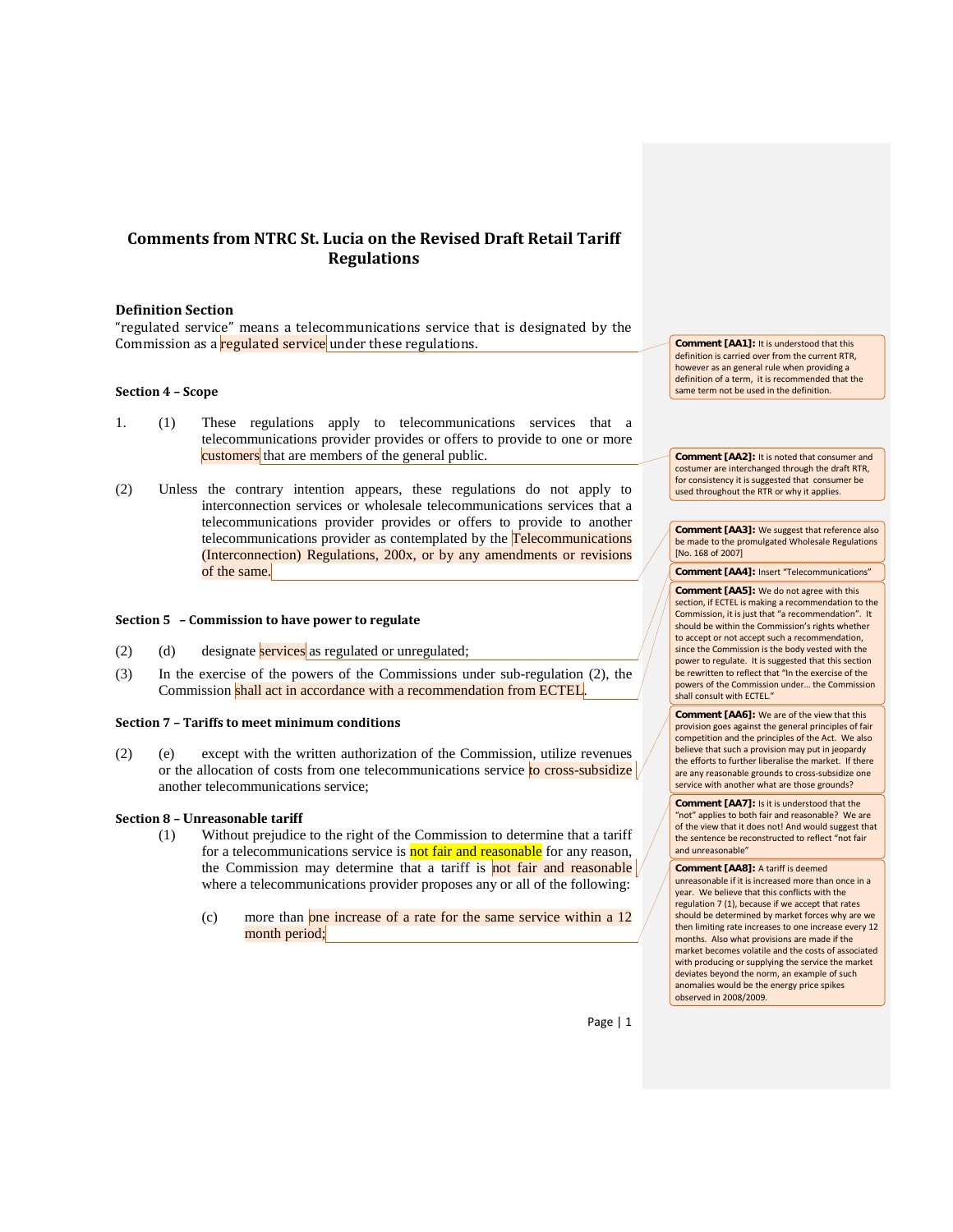#### **Section 9 – Anti-competitive conduct**

(i)

# **Section 10 - Contracts to Contain Minimum Terms**

 $(1)$  (a) the identity and address of the telecommunications provider;

# **Section 15 – Dominance**

- (1) Acting on a recommendation of ECTEL, the Commission may declare that a telecommunications provider is dominant with respect to a telecommunications network or a telecommunications service where, individually or jointly with others, it enjoys a position of economic strength affording it the power to behave to an appreciable extent independently of competitors and consumers.
- (2) In making a determination as to dominance, the Commission shall take account of the following:
	- (a) the relevant market;

### **Section 16 – Procedure for Declaration of Dominance**

- (2) Where ECTEL recommends a declaration of dominance:
	- (a) The Commission shall initiate a public consultation by publishing a notice in the Gazette, a local newspaper of wide circulation in [Member State], and on the Commission's website, declaring the provider to be dominant and setting out the reasons for making the declaration, and allow a period of not less than 30 but not more than 90 days for the submission of comments by interested persons.
	- (b) Any person likely to be affected by a designation of dominance shall be entitled to make representations to the Commission on any matter relevant to the assessment.
	- (c) ECTEL may recommend the adoption of procedures by the Commission for assessing dominance, including but not limited to identifying information to be requested from the provider and the timeframes for the receipt of submissions, relevant to the determination of dominance, by interested persons.
	- (d) The Commission and ECTEL shall be entitled to draw adverse inferences from the failure of the provider to supply any requested information in respect of an application.

**Comment [AA9]:** INSERT : Supplying services at prices below long run average incremental costs

**Comment [AA10]:** Or its subsidiaries

**Comment [AA11]:** We would suggest that this section be amended to reflect, "Acting on a recommendation of ECTEL or own its motion..

**Comment [AA12]:** It is observed that the criteria for Assessing the dominance of a provider is being applied ex-ante, where normally the practice is to apply the label of dominance ex-post usually after some anti-competitive behaviour in a market has been observed. When the criteria of dominance is applied ex-ante there is usually a straight-forward criteria for assessing dominance, which we observe is true in this case. Also dominance is usually applied in reference to a market rather than a network or service or are we using market and network or service interchangeably? It may be confusing if we interchange network with market. It is suggested that for consistency we use one term.

**Comment [AA13]:** This goes back to our comment #13 (previous comment) Are we interchanging the meaning of network or service with market? Also if we are going to take into account the market, there should be some guidelines to identify or define these markets?

**Comment [AA14]:** We would suggest that the public notice be published in a newspaper of wide circulation and on the website as experience has taught us that publication in the St. Lucia Gazette has some inherent delays. It is suggested that "where feasible" is inserted.

**Comment [AA15]:** We believe since we are outlining a public consultation everybody has the right to comment whether they are likely to be affected or not. In particular we welcome comments from persons outside our shores who may not be likely to be affected but who possess the experience and expertise to contribute to the consultation.

**Comment [AA16]:** ???

Page | 2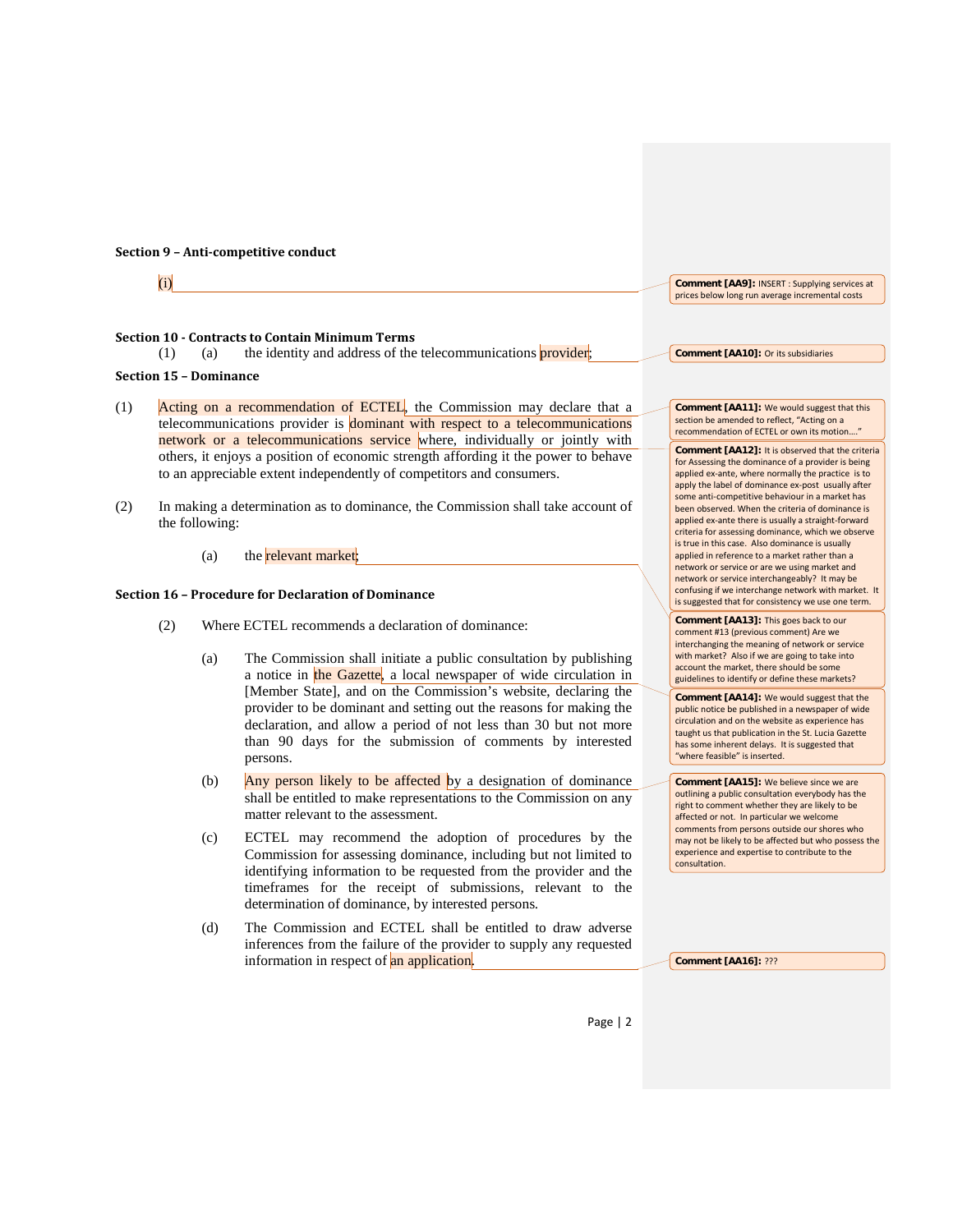#### **Section 18 – Presumed Dominance**

(1) For the purposes of these regulations, a telecommunications provider with  $[X]\%$ of market share in a relevant market is presumed to be a dominant provider for providing services in that market.

### **Section 19 - Provider to apply for tariff approval pending final declaration of dominance**

Notwithstanding regulation 32, the Commission may direct a telecommunications provider to apply for approval of a proposed change to an existing tariff, where a notice under regulation  $17(2)(a)$  has been published by the Commission.

```
Section 21 - Power of the Minister to amend a licence after declaration by 
Commission
```
(1) For the purpose of imposing any special restrictions or obligations on a dominant provider, **ECTEL** may, after a declaration of dominance or nondominance, or a consent to designation of dominance as the case may be, recommend to the Minister responsible for telecommunications, that a dominant telecommunications provider's licence be amended to reflect its status as a dominant or non-dominant provider in a relevant market, and where the Minister accepts the recommendation, the Minister may amend the licence as if the provider had consented to the modification of the licence under section [provision in the Act relating to modification to be inserted] of the Act.

### **Section 23 - Procedures for Adoption of Price Regulation Regime**

- (5) Where ECTEL and the dominant telecommunications provider are able to agree on the terms of the draft price regulation regime:
	- (a) The Commission shall, within 14 days of receipt of a recommendation from ECTEL for adoption of the price regulation regime, initiate a public consultation by publishing a notice in the Gazette, at least one local newspaper of wide circulation in [Member State] and on its website, setting out the details of the price regulation regime, and allow not more than 30 days for the submission of comments by interested persons;
	- (b) The Commission shall adopt any recommendations by ECTEL for the procedures to be followed in the conduct of the consultations;
	- (c) Any person likely to be affected by the price regulation regime shall be entitled to make representations to the Commission on any matters relevant to ECTEL's and the Commission's determinations.

**Comment [AA17]:** Should there not be a required, minimum time period for holding unto this [X]% of market share, e.g. 12 months. Also here it is referring to 'relevant market' when earlier we were using network/service, there should be consistency.

**Comment [AA18]:** There is no 17 (2) (a).

**Comment [AA19]:** What is the relevance of this section?

**Comment [AA20]:** We suggest that the following be amended to reflect "ECTEL and or the Commission". Likewise in subsection 21 (2).

**Comment [AA21]:** This should be left to the determination of the Commission.

**Comment [AA22]:** We do not agree with this, as the Commission should have the right to accept or not to accept a recommendation from ECTEL.

Page | 3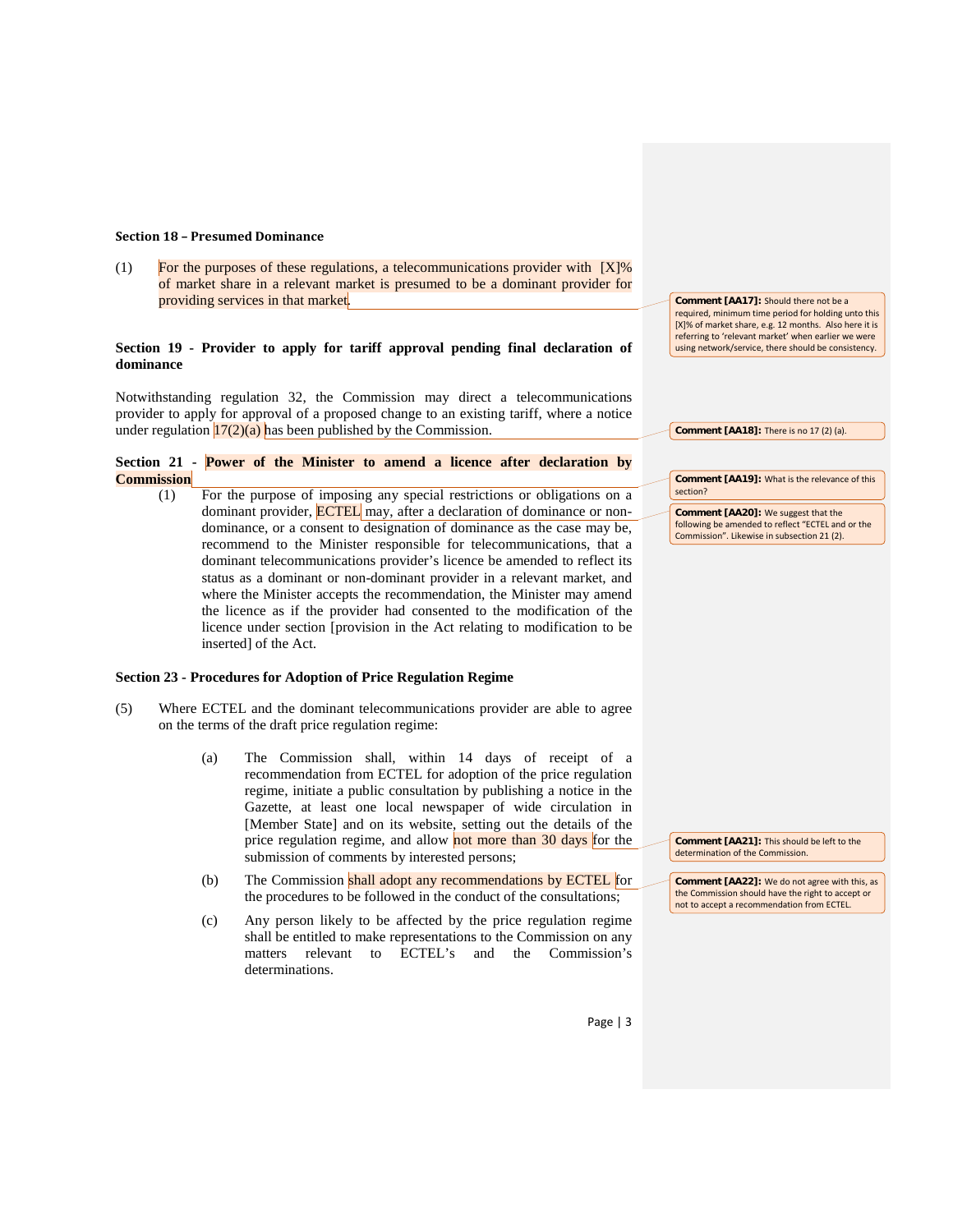- (d) Upon expiration of the 30 day period referred to in sub-regulation 5(a), ECTEL may revise the price regulation regime, taking account of any relevant representations made under sub-regulation 5(c), and submit a final price regulation regime for adoption by the Commission, provided that, at any time after the conclusion of the 30 day period, ECTEL may recommend the adoption of the price regulation regime, with or without amendment, and the Commission shall approve it, without modification, within 14 days of receipt of such recommendation.
- (6) Where ECTEL and the dominant telecommunications provider are unable to agree on the terms of the draft price regulation regime:
	- (a) The Commission shall, within 14 days of receipt of such recommendation, initiate a public consultation by publishing a notice in the Gazette, at least one local newspaper of wide circulation in [Member State] and on its website, setting out the details of the price regulation regime, and allow not more than 60 days for comments by interested persons;
	- (b) The Commission shall adopt any recommendations by ECTEL for the procedures to be followed in the conduct of the consultations;
	- (c) Any person likely to be affected by the price regulation regime shall be entitled to make representations to the Commission on any matters relevant to the Commission's determination.
	- (d) Upon completion of the 60 day period referred to in sub-regulation 6(a), ECTEL may revise the price regulation regime, taking account of any relevant representations made under sub-regulation 6(c), and submit a final price regulation regime for adoption by the Commission.
	- (e) Within 14 days of receipt of a final recommendation from ECTEL, the Commission shall either approve or disapprove of the price regulation regime as submitted.
- (7) Where approved, the final price regulation regime shall be published by the Commission in the Gazette, a local newspaper of wide circulation in [Member State], and on the website of the Commission, and:

# **Section 27 - Special Services**

(5) Acting on a recommendation of ECTEL, the Commission may adopt special rules in respect of the provision of special services, by providing at least 30 days notice to providers and consumers by publication of such rules on its website, and a telecommunications provider shall comply with such rules, once adopted.

**Comment [AA23]:** We do not agree with this, as the Commission should have the right to accept or not to accept a recommendation from ECTEL

**Comment [AA24]:** We do not agree with this, as the Commission should have the right to accept or not to accept a recommendation from ECTEL

**Comment [AA25]:** This is a public consultation all persons have the right to comment whether to be likely affected or not.

**Comment [AA26]:** We would suggest that this be amended to reflect, "Where approved, NOTICE of approval of the final price regulation regime...' Reason being that the cost involved in printing a large document such as a price cap plan in the gazette or newspaper is astronomical.

**Comment [AA27]:** Insert "or its own motion…"

Page | 4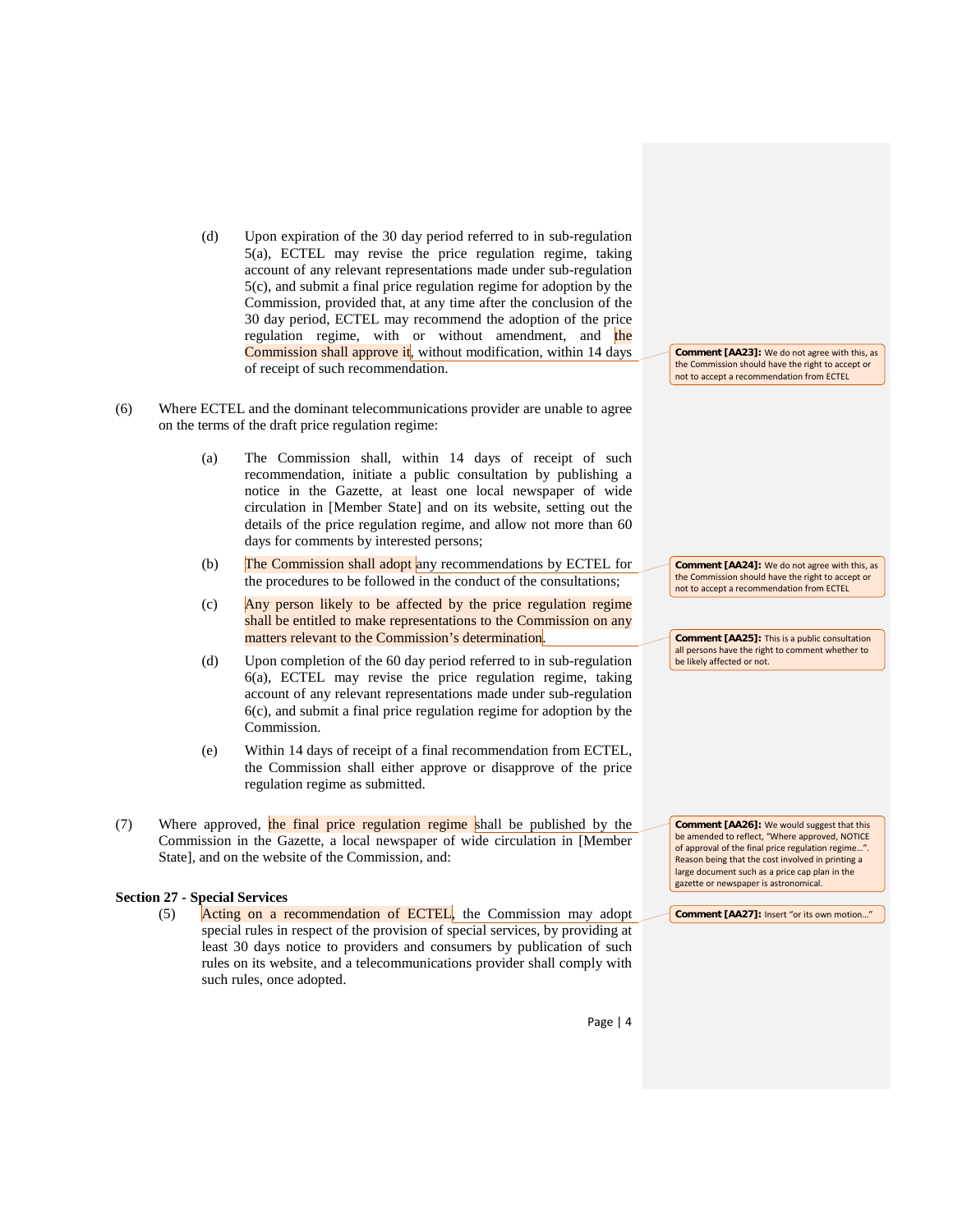### **Section 29 - Commission to publish and maintain lists**

- (2) The Commission may publish a list of markets for services on its website
- **Section 30 - Commission to have power to regulate where it appears just and reasonable**

### **Section 32 - Procedures for approval of tariff application**

- (1) Except that sub-regulations (1)(c) and 2-3 shall not apply in respect of an application under  $32(2)(a)$ , and at least 60 days prior to the date the tariff or the proposed discontinuation of service is to take effect, a provider applying for approval under regulation 32, shall –
- (8) The Commission shall not approve an application under sub-regulation (1), unless
	- (a) it has received ECTEL's recommendation;
	- (b) the tariff complies with regulations  $8 11$ ;

# **Section 34 - New telecommunications services**

(5) Where the Commission has determined the designation of the service as regulated or unregulated, the Commission and ECTEL shall review the tariff for the service in accordance with **regulation 29**.

## **Section 37 - Tariff Reviews**

–

- (1) Without prejudice to the Commission's powers to impose a price regulation regime in respect of any telecommunications service, the Commission may undertake a tariff review of an unregulated service, in any case where –
	- (a) a consumer or a telecommunications provider requests it in writing;
	- (b) the Commission reasonably suspects that a tariff does not comply with regulations  $8-11$ ;
- (4) Within 30 days of publication of the notice in sub-regulation (2), a telecommunications provider shall file the information required under regulation  $33(1)(a)-(b)$ , but shall not be required to publish a notice in accordance with regulation  $33(1)(c)$ .

**Comment [AA28]:** We are interchanging network/service with markets.

**Comment [AA29]:** Does not section 5 give the Commission the power to regulate retail tariffs?

**Comment [AA30]:** It is suggested that this section be re-constructed more clearly as there are too many different sub-sections being referenced and this may pose difficulty for some readers to follow and to avoid doubt the guidelines should be clear and direct.

**Comment [AA31]:** What happens after the 60 days limit and the applicant receives no notice of whether the application is approved or not approved? Does the application come into force?

**Comment [AA32]:** We believe that the sections

to be referenced should be 7-10.

**Comment [AA33]:** We believe this is the incorrect section being referenced.

**Comment [AA34]:** We believe these regulations are not the correct regulations being referenced. We believe this should reflect "regulations 7-10"

**Comment [AA35]:** There is no section 33(1) (c)